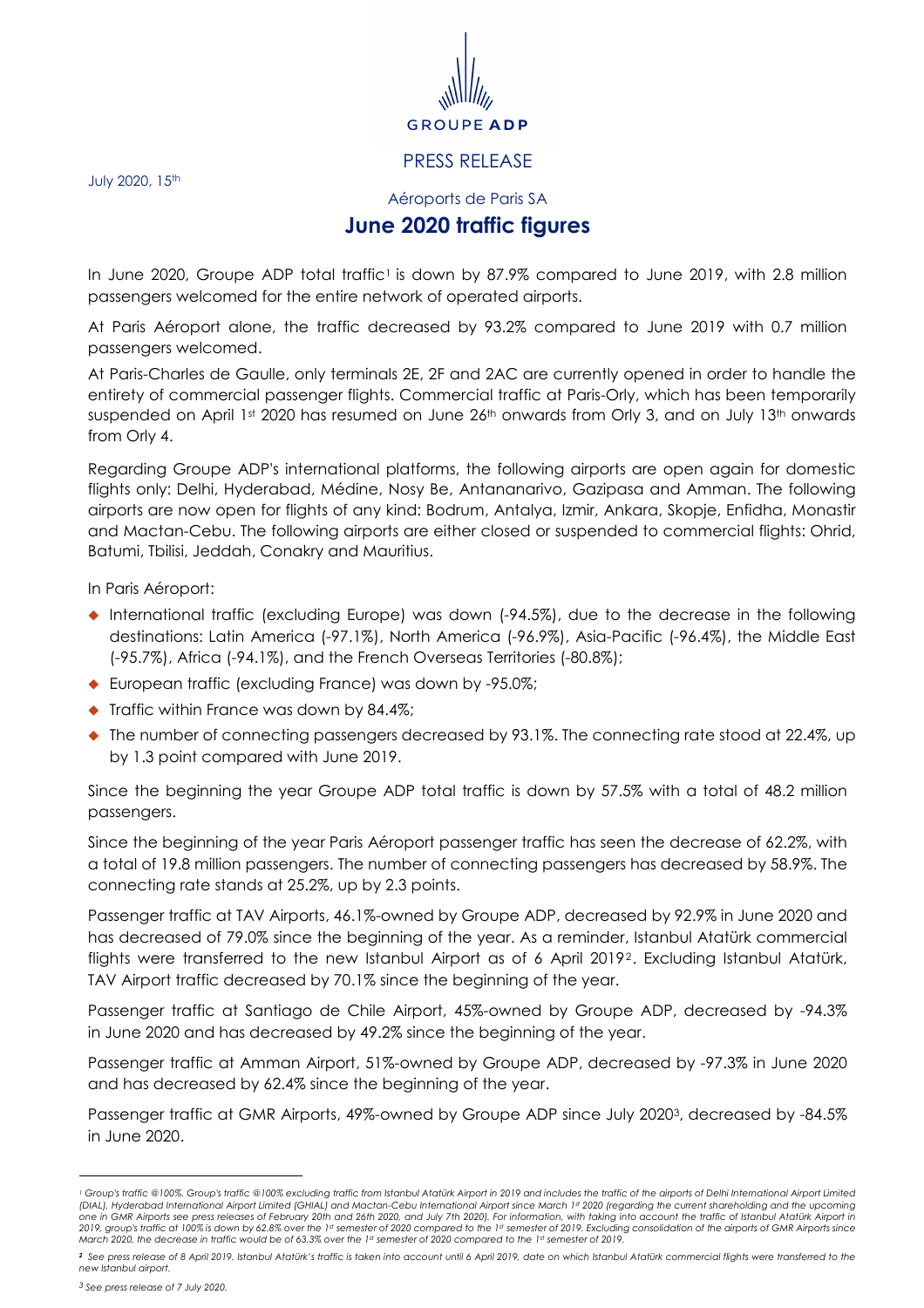| <b>Passengers</b>                                            | <b>June 2020</b> | % change<br>2020/2019 | Jan.- June 2020 | $\overline{\%}$ change<br>2020/2019 | Last 12 months | % change<br>2020/2019 |
|--------------------------------------------------------------|------------------|-----------------------|-----------------|-------------------------------------|----------------|-----------------------|
| Paris-CDG                                                    | 625.963          | $-90.9\%$             | 14.051.550      | $-61.3%$                            | 53,864,515     | $-27.8\%$             |
| Paris-Orly                                                   | 51,936           | $-98.3%$              | 5,723,145       | $-64.2%$                            | 21,593,306     | $-34.8%$              |
| <b>Total Paris Aéroport</b>                                  | 677,899          | $-93.2%$              | 19,774,695      | $-62.2%$                            | 75,457,821     | $-30.0%$              |
| Santiago du Chili                                            | 102.080          | $-94.3%$              | 6.388.020       | $-49.2%$                            | 18.432.419     | $-25.1%$              |
| Amman                                                        | 22,872           | $-97.3%$              | 1,559,724       | $-62.4%$                            | 6,334,803      | $-27.1%$              |
| New Delhi                                                    | 1,020,674        | $-81.4%$              | 16,854,923      | $-48.2%$                            | 52,786,797     | $-21.7%$              |
| Hyderabad                                                    | 252,539          | $-86.2%$              | 5,101,407       | $-53.8%$                            | 16,320,223     | $-25.0%$              |
| Cebu                                                         | 29,121           | $-97.3%$              | 2,470,321       | $-61.2%$                            | 8,759,959      | $-27.7%$              |
| <b>Total GMR Airports</b>                                    | 1,302,334        | $-84.5%$              | 24,426,651      | $-51.1%$                            | 77,866,979     | $-23.1%$              |
| Antalya                                                      | 138,979          | $-97.1%$              | 2,503,968       | $-81.4%$                            | 24,775,500     | $-25.4%$              |
| Ankara                                                       | 187,325          | $-84.1%$              | 2,730,891       | $-60.9\%$                           | 9,430,811      | $-37.1%$              |
| Izmir                                                        | 240.922          | $-78.9\%$             | 2.437.193       | $-58.1%$                            | 9,010,780      | $-29.4%$              |
| Bodrum                                                       | 53,933           | $-91.7%$              | 273,562         | $-82.1%$                            | 3,088,351      | $-26.7%$              |
| Gazipasa Alanya                                              | 10,280           | $-92.9%$              | 88,820          | $-79.2%$                            | 763,597        | $-34.2%$              |
| Médine                                                       | 31,250           | $-94.4%$              | 1,744,093       | $-57.7%$                            | 6,003,816      | $-26.2%$              |
| Tunisie                                                      | 849              | $-99.8%$              | 133,399         | $-87.7%$                            | 2,090,378      | $-23.6%$              |
| Géorgie                                                      | 2,933            | $-99.4%$              | 536,834         | $-74.6%$                            | 2,732,514      | $-41.3%$              |
| Macédoine                                                    | 49               | $-100.0%$             | 433,012         | $-62.8%$                            | 1,946,963      | $-21.0%$              |
| Zagreb <sup>(3)</sup>                                        | 44,402           | $-86.8%$              | 547,735         | $-64.3%$                            | 2,449,161      | $-27.9%$              |
| <b>Total TAV Airports</b><br>(excluding Istanbul Atatürk)(1) | 710,922          | $-92.9%$              | 11,429,507      | $-70.1%$                            | 62,291,871     | $-29.0%$              |
| Istanbul Atatürk (2)                                         | $\Omega$         | N/A                   | 0               | N/A                                 | $\mathbf 0$    | N/A                   |
| Total TAV Airports (1)                                       | 710,922          | $-92.9%$              | 11,429,507      | $-79.0%$                            | 62,291,871     | $-55.2%$              |

| <b>Aircraft Movements</b>                                 | <b>June 2020</b> | % change<br>2020/2019 | Jan.- June 2020 | % change<br>2020/2019 | Last 12 months | % change<br>2020/2019 |
|-----------------------------------------------------------|------------------|-----------------------|-----------------|-----------------------|----------------|-----------------------|
| Paris-CDG                                                 | 8,882            | $-79.6%$              | 113,346         | $-53.0%$              | 370.491        | $-24.9%$              |
| Paris-Orly                                                | 382              | $-98.1%$              | 41.776          | $-62.3%$              | 149,395        | $-34.8%$              |
| <b>Total Paris Aéroport</b>                               | 9,264            | $-85.5%$              | 155,122         | $-55.9%$              | 519,886        | $-28.0%$              |
| Santiago du Chili                                         | 1.242            | $-89.2%$              | 42.488          | $-46.1%$              | 120,812        | $-23.0%$              |
| Amman                                                     | 627              | $-91.6%$              | 16,293          | $-57.1%$              | 58,020         | $-26.2%$              |
| New Delhi                                                 | 9,803            | $-73.0%$              | 122,092         | $-43.3%$              | 358,057        | $-20.4%$              |
| Hyderabad                                                 | 3,663            | $-75.2%$              | 48.465          | $-47.0%$              | 143,310        | $-21.4%$              |
| Cebu                                                      | 380              | $-95.7%$              | 23,076          | $-55.9%$              | 76,467         | $-25.1%$              |
| <b>Total GMR Airports</b>                                 | 13,846           | $-76.9%$              | 193,633         | $-46.1%$              | 577,834        | $-21.3%$              |
| Antalya                                                   | 1.390            | $-94.5%$              | 18.287          | $-76.4%$              | 144,460        | $-23.1%$              |
| Ankara                                                    | 1.933            | $-74.5%$              | 19.912          | $-57.1%$              | 63,767         | $-35.4%$              |
| Izmir                                                     | 2,010            | $-71.7%$              | 17,100          | $-52.7%$              | 58,529         | $-26.4%$              |
| Bodrum                                                    | 480              | $-88.8%$              | 1.949           | $-80.8%$              | 19,986         | $-26.9%$              |
| Gazipaşa Alanya                                           | 102              | $-88.8%$              | 758             | $-74.3%$              | 5,137          | $-32.7%$              |
| Médine                                                    | 446              | $-89.3%$              | 12.874          | $-55.8%$              | 44,376         | $-25.6%$              |
| Tunisie                                                   | 15               | $-99.5%$              | 1,199           | $-83.7%$              | 12,798         | $-27.3%$              |
| Géorgie                                                   | 586              | $-87.5%$              | 7.504           | $-64.9%$              | 28,236         | $-38.8%$              |
| Macédoine                                                 | $\overline{4}$   | $-99.8%$              | 4.106           | $-58.1%$              | 16, 114        | $-21.4%$              |
| Zagreb <sup>(1)</sup>                                     | 1,138            | $-72.2%$              | 10,512          | $-50.8%$              | 34,199         | $-23.4%$              |
| <b>Total TAV Airports</b><br>(excl. Istanbul Atatürk) (2) | 8,104            | $-87.1%$              | 94,201          | $-64.1%$              | 427,602        | $-27.5%$              |
| Istanbul Atatürk (2)                                      | $\Omega$         | N/A                   | $\mathbf{0}$    | N/A                   | $\mathbf{O}$   | N/A                   |
| <b>Total TAV Airports</b>                                 | 8,104            | $-87.4%$              | 94,201          | $-75.0%$              | 427,602        | $-54.4%$              |

<sup>&#</sup>x27; Groupe ADP and TAV Airports have, a shareholding of 21% and 15%, respectively, in Zagreb Airport. To be compliant with TAV Airports presentations, Zagreb Airport traffic<br>figures are integrated into the TAV Airports group

l

*<sup>2</sup> See press release of 8 April 2019. Istanbul Atatürk's traffic is taken into account until 6 April 2019, date on which Istanbul Atatürk commercial flights were transferred to the new Istanbul airport.*